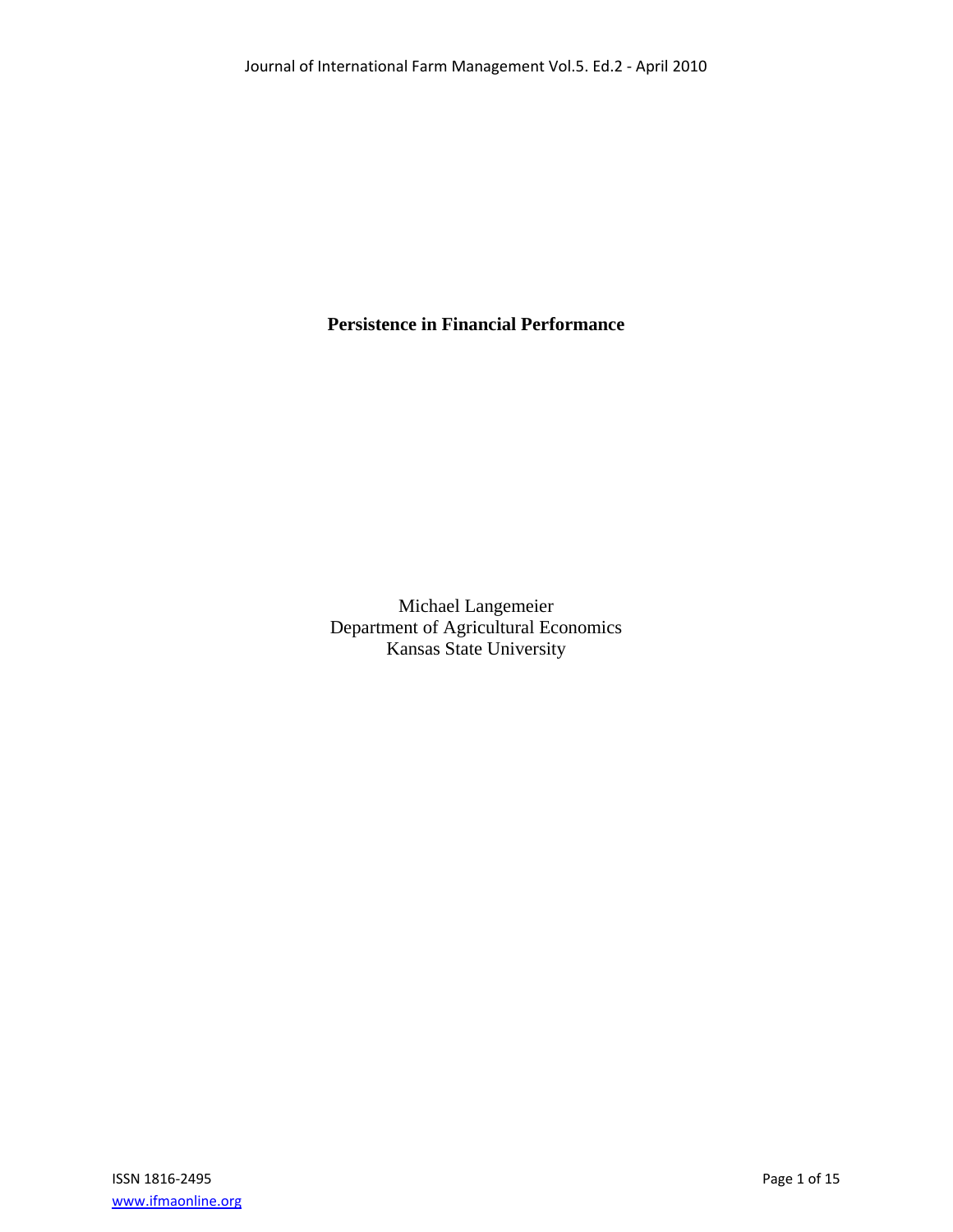# **Persistence in Financial Performance**

### **Abstract**

The objective of this paper was to examine the persistence of financial performance measures for a sample of farms over a five-year period. The profit margin ratio and asset turnover ratio were computed for each farm and year, and for the 2004 to 2008 period. The number of years each farm was in the top and bottom performance quartiles was also computed and discussed.

Results indicated that it was relatively difficult for a farm to consistently be in the top quartile over time. However, using five-year average data, there was a substantial difference in financial performance between farms in the top and bottom quartiles. Results suggest that using one year of data to benchmark is problematic. Therefore, benchmarking using data for a longer time period is essential in determining whether a farm has a competitive advantage.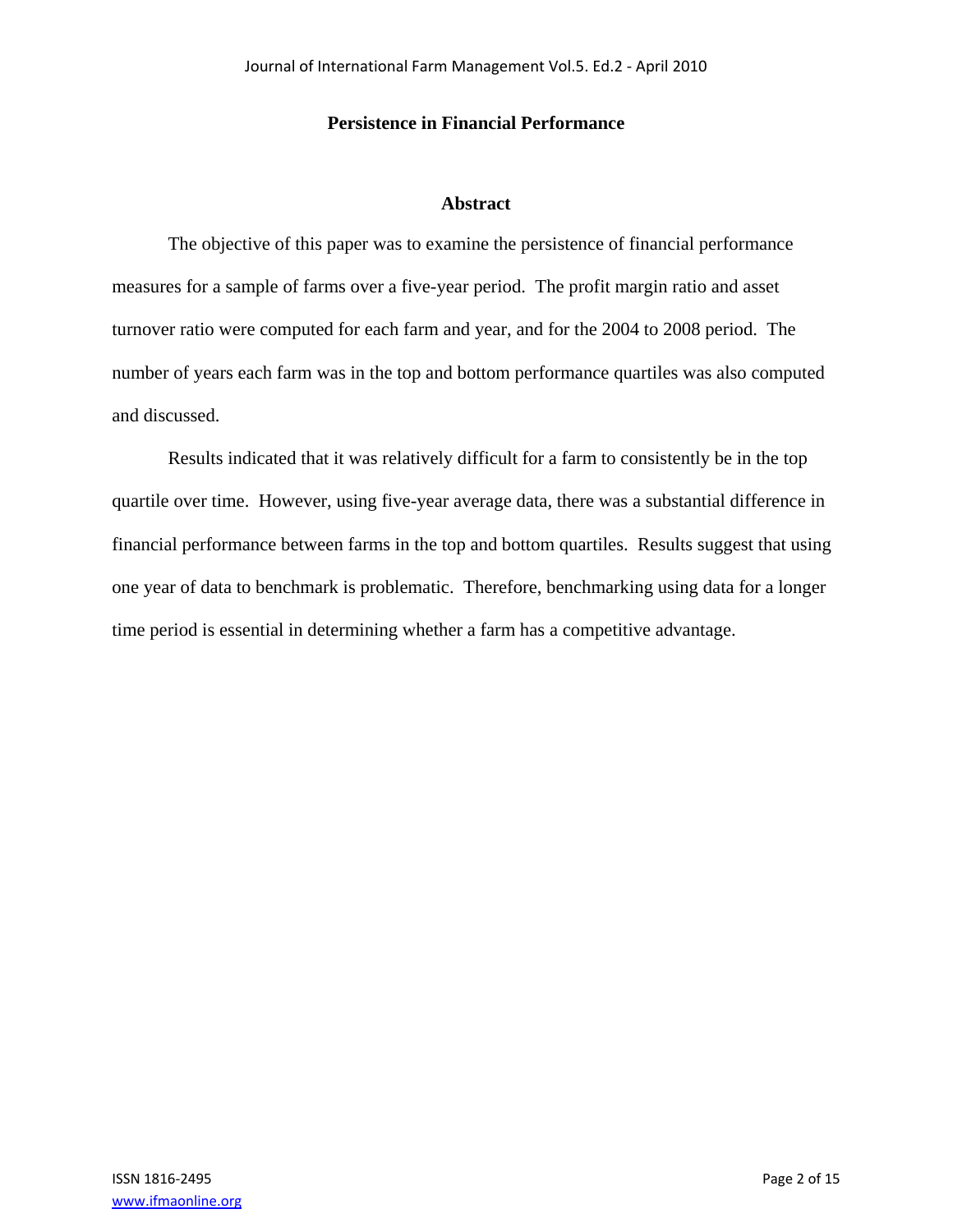#### **Persistence in Financial Performance**

## **Introduction**

 It is a widely established fact that profitability, efficiency, and per-unit costs vary significantly among farms and ranches (Fox, Bergen, and Dickson, 1993; Babcock, 1999; Nivens, Kastens, and Dhuyvetter, 2002; and Yeager and Langemeier, 2009). Are these differences in performance due to random events such as weather or to factors such as managerial ability?

 The answer to the above question has a direct bearing on benchmarking and the search for competitive advantage. If performance differences are primarily due to weather, benchmarking is not nearly as relevant to farms as it would be if performance differences are due to managerial ability or some other resource advantage (see Barney and Clark, 2007, for further discussion of the importance of identifying unique resource advantages). An examination of the data from a group of farms to determine whether some farms consistently outperform other farms, would be useful to farm operators, farm advisors, and policy makers.

 The objective of this paper was to examine persistence in financial performance for a sample of farms over a five-year period. Financial performance was measured using the operating profit margin ratio and the asset turnover ratio. These ratios and corresponding farm characteristics were compared across financial performance quartiles.

### **Methods**

 The operating profit margin ratio and the asset turnover ratio were used to measure financial performance for each farm and year using a sample of Kansas farms. The operating profit margin ratio is a commonly used profitability measure while the asset turnover ratio is a commonly used financial efficiency measure (Farm Financial Standards Council, 2008).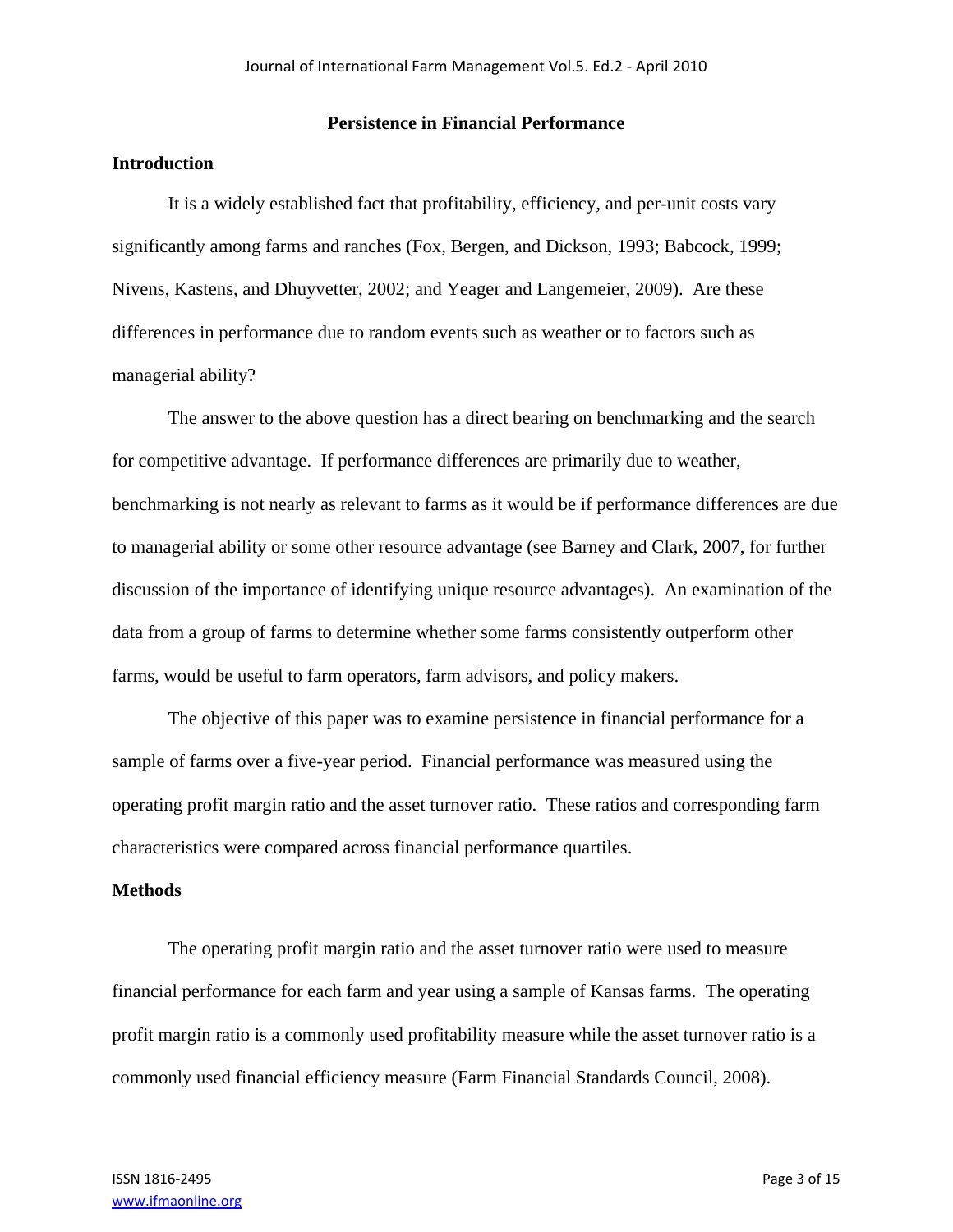The operating profit margin ratio was calculated by adding interest expense and subtracting unpaid family and operator labor from net farm income and dividing the result by the value of farm production. Unpaid operator and family labor was computed using the number of operators on each farm and average family living expenditures. The asset turnover ratio was measured by dividing value of farm production by average total assets. Assets were valued at market values.

 The number of years each farm was in the top or bottom quartile for each financial performance measure was computed. Financial performance was also compared across quartiles for each financial performance measure. Variables compared across quartiles included value of farm production, net farm income, interest, unpaid family and operator labor, total assets, total debt, total expense ratio, adjusted total expense ratio, economic total expense ratio, operating profit margin ratio, asset turnover ratio, debt to asset ratio, percent of farms with positive cash flow, percent of farms financially stressed, percent of farms with expense ratios below 1.00, and percent of farms in four value of farm production categories (i.e., less than \$100,000; between \$100,000 and \$250,000; between \$250,000 and \$500,000; and greater than \$500,000). The total expense ratio was computed by adding cash costs, accrual adjustments to costs, and depreciation, and dividing the result by value of farm production. The adjusted total expense ratio was found by adding unpaid family and operator labor to the expenses included in the total expense ratio and dividing by value of farm production. An adjusted total expense ratio below 1.00 indicates that a farm was able to cover accrual expenses, depreciation, and unpaid family and operator labor. The economic total expense ratio was calculated by adding the opportunity cost of owned assets to the expenses in the adjusted total expense ratio and dividing by value of farm production. An opportunity rate of eight percent was used in determining opportunity cost of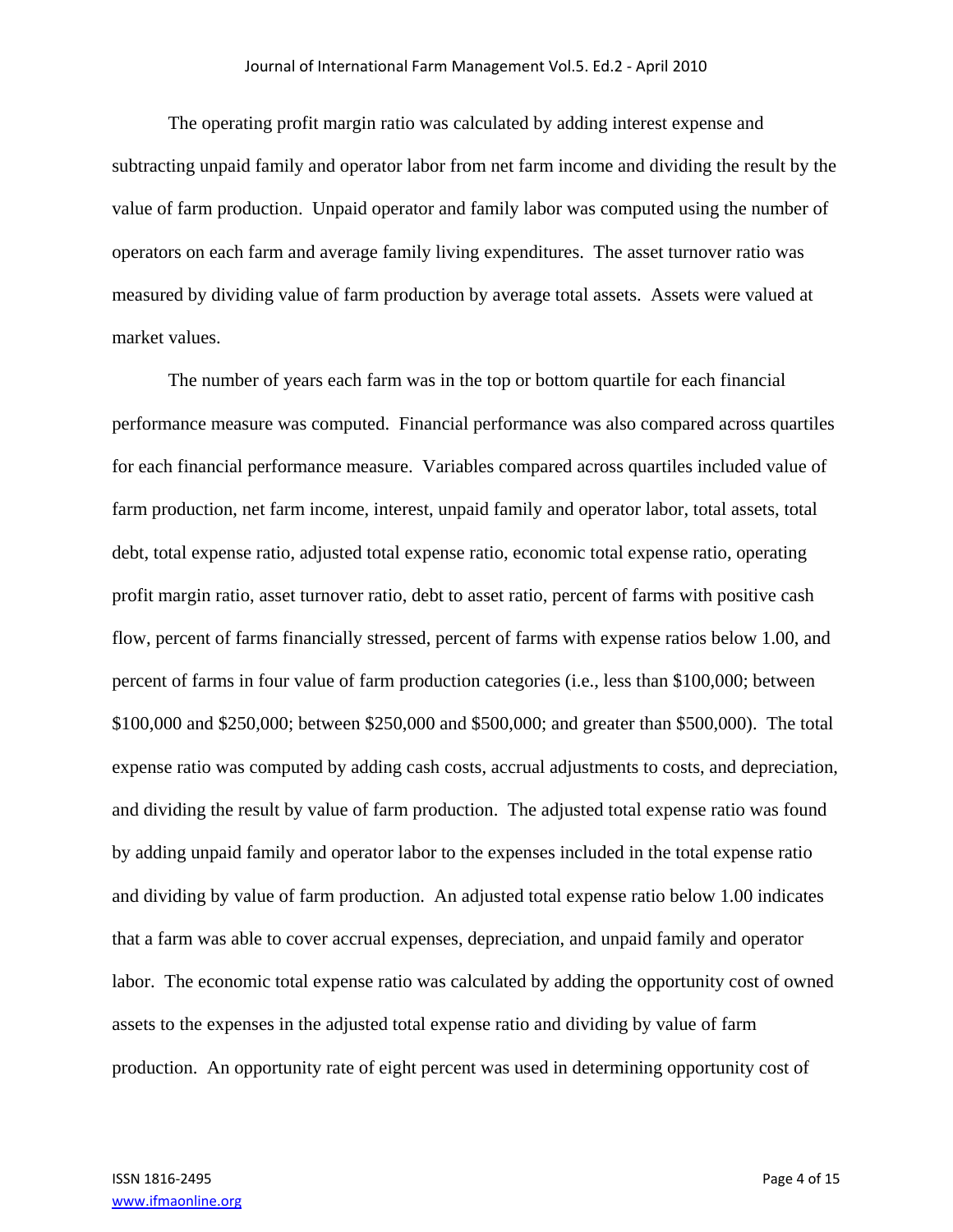owned assets. If the economic total expense ratio is below 1.00, the farm is meeting all accrual and opportunity expenses, and is earning an economic profit. A farm was considered financially stressed if it had an adjusted total expense ratio above 1.00 and a debt to asset ratio greater than 0.70. To determine whether specific variables were significantly different between farms in the top and bottom quartiles, t-tests and a five percent significance level were used.

#### **Data**

Data for 1,062 farms in the Kansas Farm Management Association (KFMA) with continuous data from 2004 to 2008 were used in this study. These 1,062 farms represent approximately 73 percent of the farms with whole-farm analysis data in 2008. The data were obtained from the Kansas Farm Management Association databank. Information pertaining to the variables available in the KFMA databank, as well as additional summary information, can be found in Langemeier (2003) and on the KFMA web site (KFMA, 2010). To be included in this study, a farm had to have usable income, expense, and balance sheet data. Income and expense were expressed on an accrual basis. Value of farm production included crop income, livestock income, income from government payments and crop insurance proceeds, and miscellaneous income sources such as patronage dividends and custom work income. Livestock income was expressed on a value-added basis. Specifically, accrual livestock purchases were subtracted from accrual livestock sales to arrive at accrual livestock income.

 Table I presents summary statistics for the 1,062 farms. Value of farm production averaged \$355,001. The average profit margin was 0.1604 or 16.04 percent while the average asset turnover ratio was 0.3305. The average total expense ratio, adjusted total expense ratio, and economic total expense ratio were 0.760, 0.893, and 1.065, respectively. As indicated by the percent of farms with an adjusted total expense ratio below 1.00, approximately 65 percent of the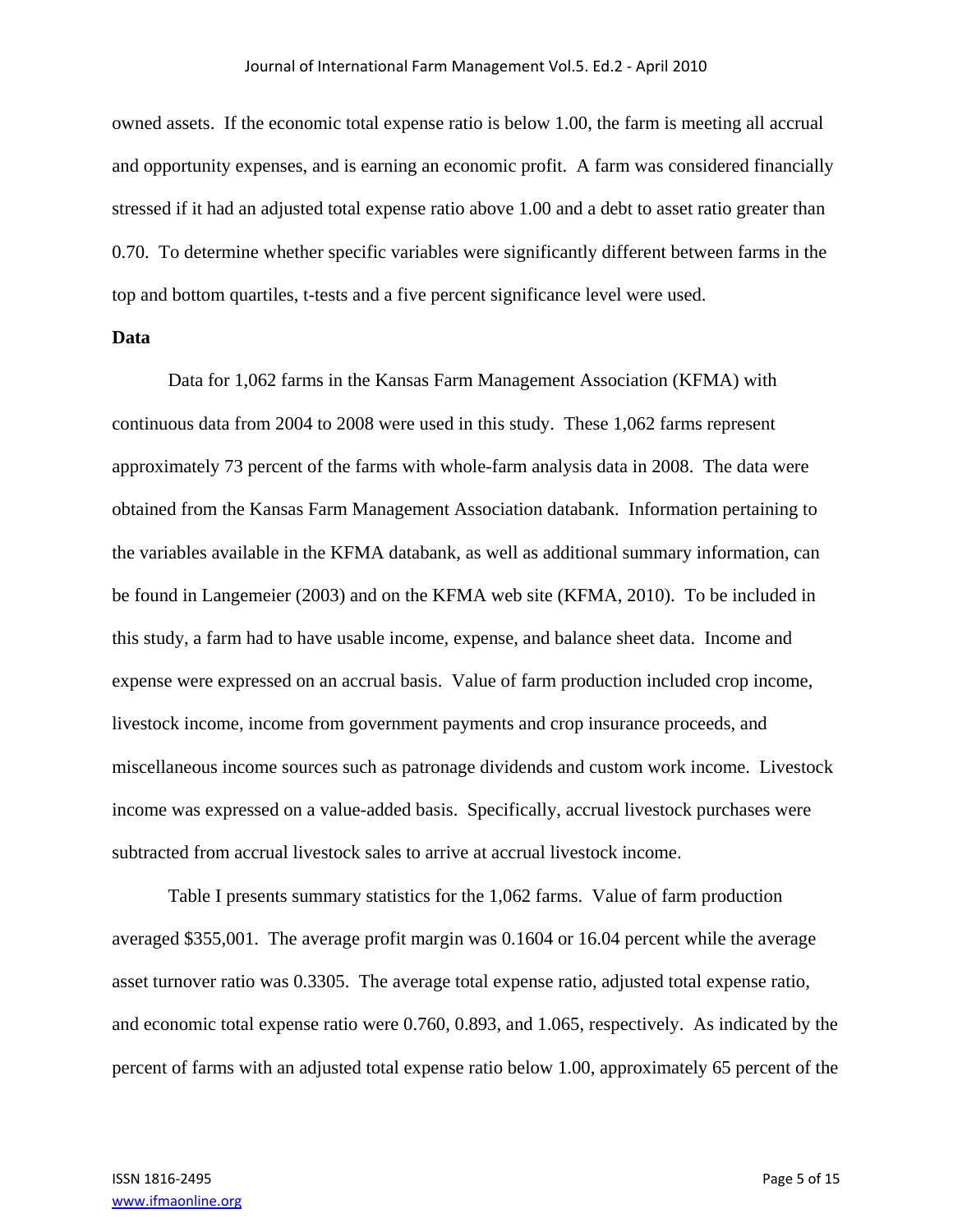farms covered accrual expenses, depreciation, and unpaid family and operator labor. Approximately 28 percent of the farms met all accrual and opportunity costs and thus were earning an economic profit. Approximately 5.6 percent of the farms were financially stressed.

| Item                                                      | Average     |  |
|-----------------------------------------------------------|-------------|--|
| Value of Farm Production (VFP)                            | \$355,001   |  |
| Net Farm Income                                           | \$85,239    |  |
| <b>Interest</b>                                           | \$19,074    |  |
| Unpaid Family and Operator Labor                          | \$47,370    |  |
| <b>Total Assets</b>                                       | \$1,074,187 |  |
| <b>Total Debt</b>                                         | \$312,954   |  |
| Total Expense Ratio (TER)                                 | 0.760       |  |
| Adjusted Total Expense Ratio (ATER)                       | 0.893       |  |
| Economic Total Expense Ratio (ETER)                       | 1.065       |  |
| Operating Profit Margin Ratio                             | 0.1604      |  |
| <b>Asset Turnover Ratio</b>                               | 0.3305      |  |
| Debt to Asset Ratio                                       | 0.2913      |  |
| Percent of Farms with Positive Net Cash Flow              | 93.79%      |  |
| Percent of Farms Financially Stressed                     | 5.56%       |  |
| Percent of Farms with TER less than 1,000                 | 92.28%      |  |
| Percent of Farms with ATER less than 1.000                | 65.07%      |  |
| Percent of Farms with ETER less than 1,000                | 28.34%      |  |
| Percent of Farms with VFP less than \$100,000             | 13.47%      |  |
| Percent of Farms with VFP between \$100,000 and \$250,000 | 34.18%      |  |
| Percent of Farms with VFP between \$250,000 and \$500,000 | 32.11%      |  |
| Percent of Farms with VFP greater than \$500,000          | 20.24%      |  |

**Table I. Summary Statistics for 1,062 KFMA Farms with Continuous Data from 2004-2008.**

Source: Kansas Farm Mangement Association 2008 Databank.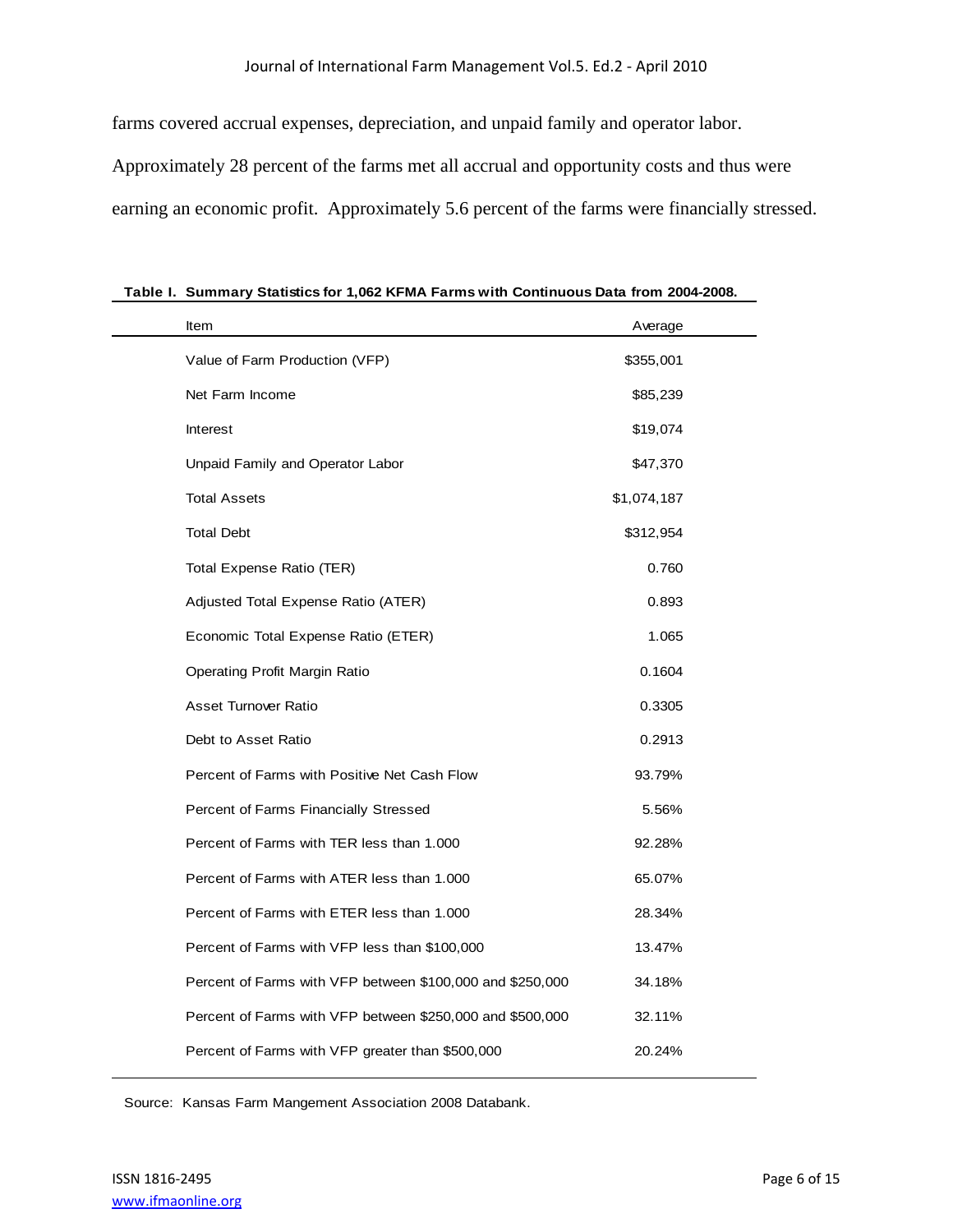## **Results**

 Table II shows the number of farms and percent of farms by profit margin category. Farms in the first category were in the top or bottom quartile for all five years. Only 26 farms, or 2.45 percent of farms, were in the top profit margin quartile for all five years. Approximately 18 percent were in the top profit margin category for three, four, or five years (i.e., in the first, second, or third profit margin categories). Conversely, approximately 20 percent of farms were in the bottom profit margin category for three or more years. It is important to note that approximately 46 percent of farms were never in the bottom profit margin category. This result can be found by examining the percentage of farms in the sixth bottom profit margin category.

| Item                              | Number<br>of Farms | Percent<br>of Farms |  |
|-----------------------------------|--------------------|---------------------|--|
| <b>Top Profit Margin Category</b> |                    |                     |  |
| <b>First Category</b>             | 26                 | 2.45%               |  |
| Second Category                   | 57                 | 5.37%               |  |
| Third Category                    | 111                | 10.45%              |  |
| Fourth Category                   | 187                | 17.61%              |  |
| Fifth Category                    | 260                | 24.48%              |  |
| Sixth Category                    | 421                | 39.64%              |  |
| Bottom Profit Margin Category     |                    |                     |  |
| <b>First Category</b>             | 63                 | 5.93%               |  |
| Second Category                   | 61                 | 5.74%               |  |
| Third Category                    | 85                 | 8.00%               |  |
| Fourth Category                   | 142                | 13.37%              |  |
| Fifth Category                    | 227                | 21.37%              |  |
| Sixth Category                    | 484                | 45.57%              |  |
|                                   |                    |                     |  |

| Table II. Number of Farms and Percent of Farms by Profit Margin Categories. <sup>a</sup> |  |
|------------------------------------------------------------------------------------------|--|
|------------------------------------------------------------------------------------------|--|

<sup>a</sup> Farms in the first category were in the top or bottom quartile for all five years. Farms in the second category were in the top or bottom quartile for four of the five years. Farms in the third category were in the top or bottom quartile for three of the five years. Farms in the fourth category were in the top or bottom quartile for two of the five years. Farms in the fifth category were in the top or bottom quartile for one of the five years. Farms in the sixth category were not in the top or bottom quartile during the five year period.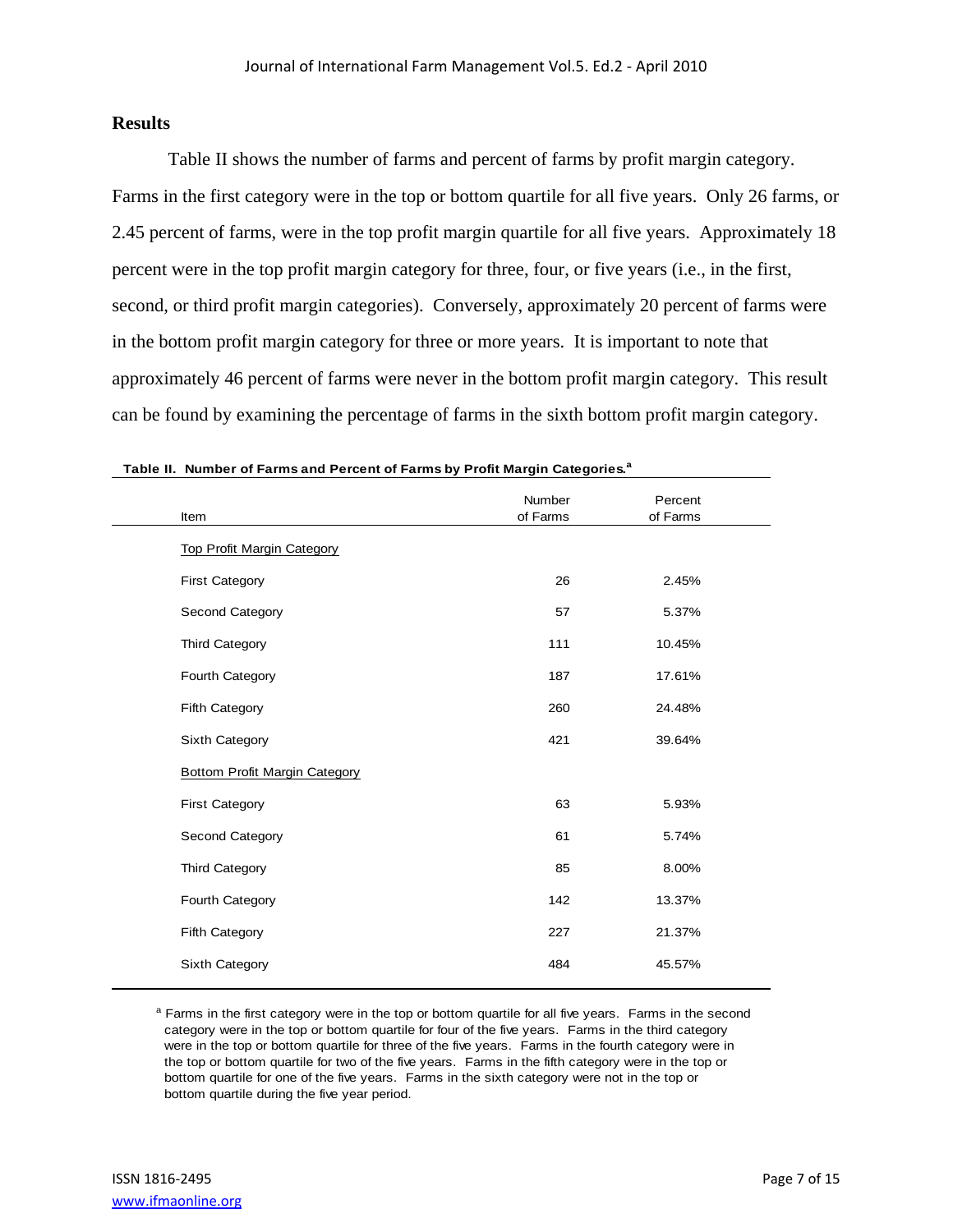Variable comparisons among the profit margin quartiles can be found below. Before discussing this information, some of the characteristics of the 26 farms consistently in the top profit margin quartile will be discussed. These farms had five-year average profit margins ranging from 0.2839 to 0.4586, and an average asset turnover ratio of 0.3991. The average value of farm production for this group was \$656,860 or approximately \$302,000 higher than that for the entire sample of farms. All these farms were covering accrual expenses, depreciation, and unpaid family and operator labor. Moreover, approximately 81 percent of the farms in this group were earning an economic profit.

The number of farms and percent of farms in each asset turnover category is presented in Table III. Farms in the first category were in the top or bottom asset turnover ratio quartile for all five years. Approximately 13 percent of farms, or 140 farms, were in the top asset turnover quartile for all five years. The fact that it was relatively easier to consistently be in the top asset turnover ratio quartile than in the top profit margin ratio quartile is intuitively plausible. The components of the profit margin ratio, particularly net farm income, tend to be more variable than those making up the asset turnover ratio. It was also relatively easier for farms to stay out of the bottom asset turnover ratio quartile. Approximately 61 percent of farms were never in the bottom asset turnover ratio quartile during the five-year period.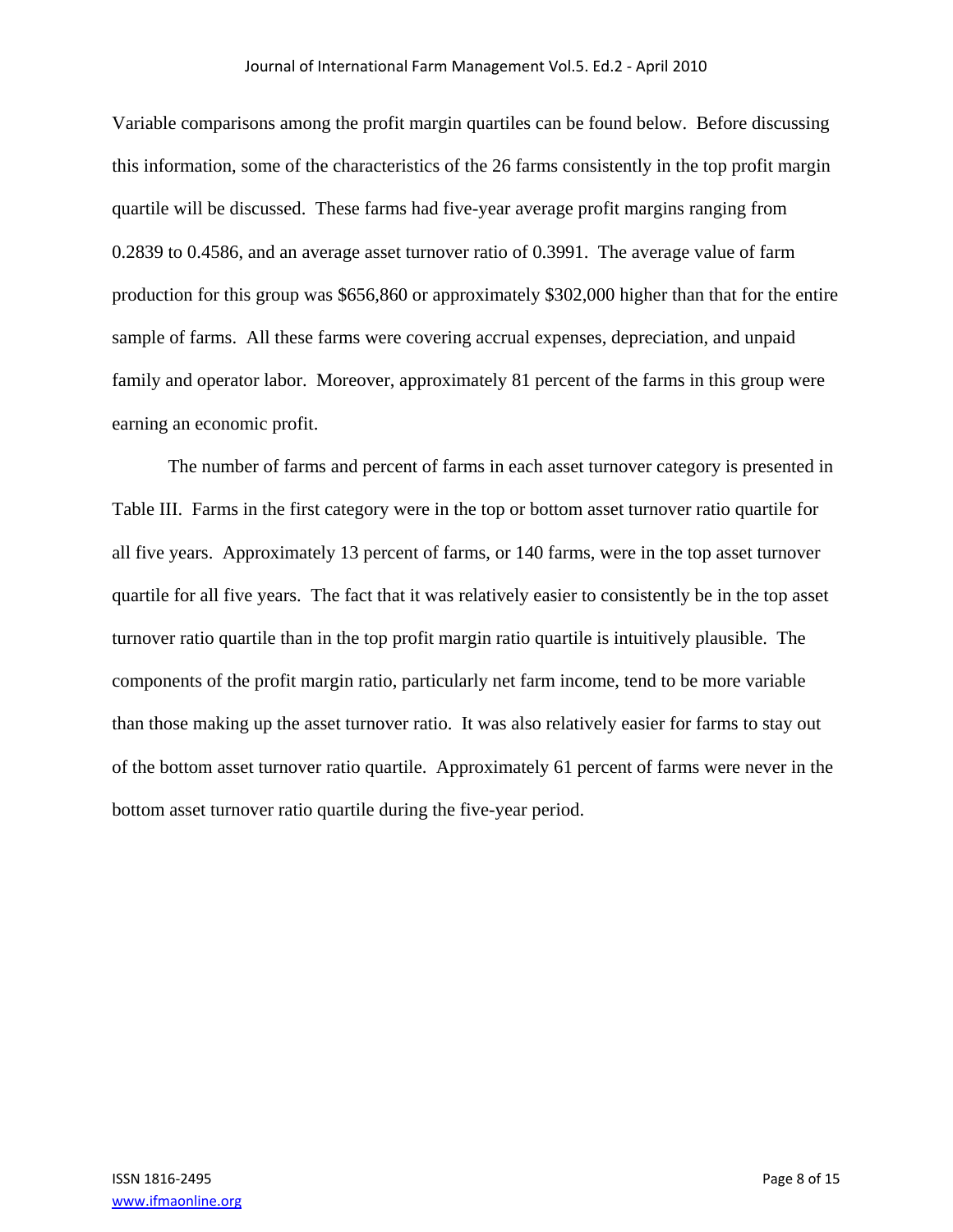| Item                                  | Number<br>of Farms | Percent<br>of Farms |
|---------------------------------------|--------------------|---------------------|
| <b>Top Asset Turnover Category</b>    |                    |                     |
| <b>First Category</b>                 | 140                | 13.18%              |
| Second Category                       | 62                 | 5.84%               |
| <b>Third Category</b>                 | 55                 | 5.18%               |
| Fourth Category                       | 65                 | 6.12%               |
| Fifth Category                        | 82                 | 7.72%               |
| Sixth Category                        | 658                | 61.96%              |
| <b>Bottom Asset Turnover Category</b> |                    |                     |
| <b>First Category</b>                 | 139                | 13.09%              |
| Second Category                       | 64                 | 6.03%               |
| Third Category                        | 52                 | 4.90%               |
| Fourth Category                       | 62                 | 5.84%               |
| Fifth Category                        | 94                 | 8.85%               |
| Sixth Category                        | 651                | 61.30%              |

**Table III. Number of Farms and Percent of Farms by Asset Turnover Categories.<sup>a</sup>**

<sup>a</sup> Farms in the first category were in the top or bottom quartile for all five years. Farms in the second category were in the top or bottom quartile for four of the five years. Farms in the third category were in the top or bottom quartile for three of the five years. Farms in the fourth category were in the top or bottom quartile for two of the five years. Farms in the fifth category were in the top or bottom quartile for one of the five years. Farms in the sixth category were not in the top or bottom quartile during the five year period.

Tables IV and V show summary statistics for both the profit margin ratio and asset turnover ratio quartiles. These tables were created using five-year average data for each farm. Statistical differences for all variables except the percentage variables were computed using information from the top and bottom profit margin ratio and asset turnover ratio quartiles. Though not denoted in the tables, all variables were significantly different when comparing the top and bottom quartiles for each financial performance measure. The farms in the top profit margin quartile had an average operating profit margin ratio of 0.2804 or 28.04 percent (Table IV). In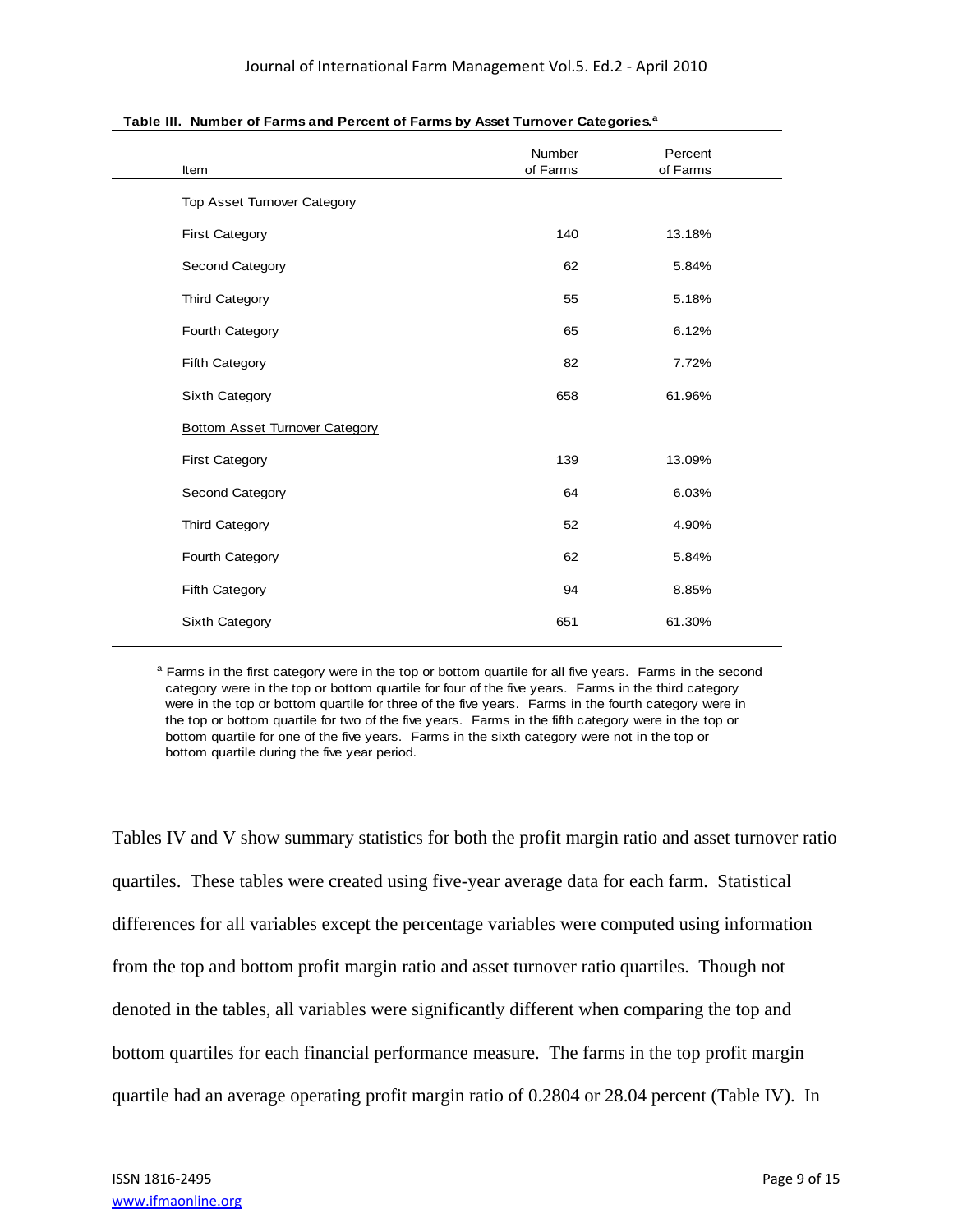contrast, the farms in the bottom profit margin quartile had an average operating profit margin ratio of -0.1419. The farms in the bottom profit margin quartile also had a relatively low asset turnover ratio and relatively high expense ratios. In fact, none of farms in the bottom profit margin quartile earned an economic profit and only 70 percent of the farms covered accrual expenses and depreciation (i.e., had a total expense ratio below 1.00). Over two-thirds of the farms in the top profit quartile earned an economic profit. It is important to note that the asset turnover ratio for the second, third, and fourth quartiles was not significantly different. Thus, having an average asset turnover ratio did not preclude a farm from being in the top profit margin quartile.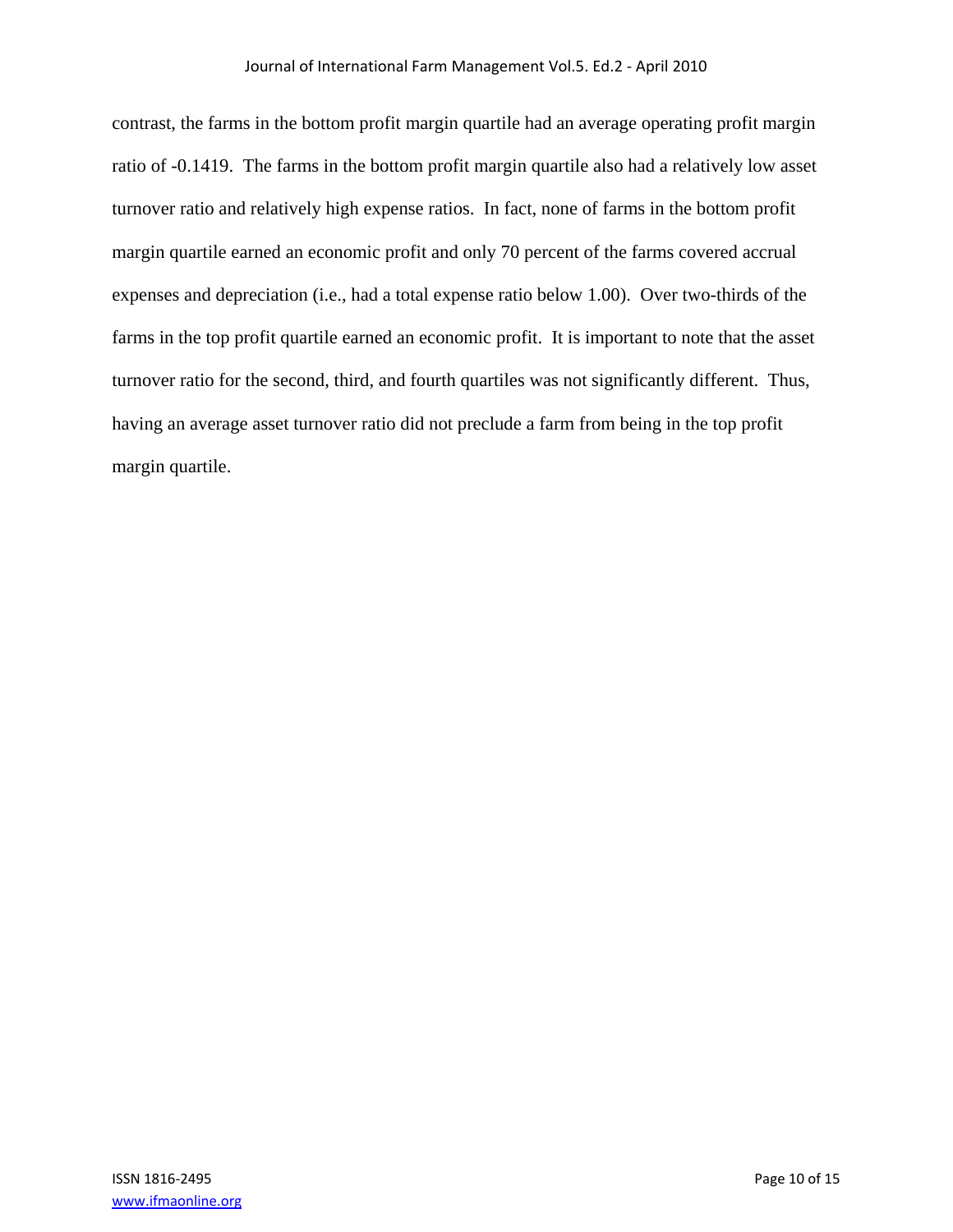|                                                           | Profit Margin Quartile |           |                                             |           |
|-----------------------------------------------------------|------------------------|-----------|---------------------------------------------|-----------|
| Item                                                      | First                  | Second    | Third                                       | Fourth    |
| Value of Farm Production (VFP)                            | \$128,531              | \$310,053 | \$452,291                                   | \$528,932 |
| Net Farm Income                                           | \$8,371                | \$49,930  | \$102,486                                   | \$180,237 |
| Interest                                                  | \$8,664                | \$19,502  | \$24,049                                    | \$24,058  |
| Unpaid Family and Operator Labor                          | \$35,270               | \$45,559  | \$52,645                                    | \$55,993  |
| <b>Total Assets</b>                                       |                        |           | \$625,226 \$906,357 \$1,213,741 \$1,551,531 |           |
| <b>Total Debt</b>                                         | \$144,629 \$301,857    |           | \$391,714                                   | \$413,362 |
| Total Expense Ratio (TER)                                 | 0.935                  | 0.839     | 0.773                                       | 0.659     |
| Adjusted Total Expense Ratio (ATER)                       | 1.209                  | 0.986     | 0.890                                       | 0.765     |
| Economic Total Expense Ratio (ETER)                       | 1.508                  | 1.142     | 1.035                                       | 0.937     |
| Operating Profit Margin Ratio                             | -0.1419                | 0.0770    | 0.1634                                      | 0.2804    |
| Asset Turnover Ratio                                      | 0.2056                 | 0.3421    | 0.3726                                      | 0.3409    |
| Debt to Asset Ratio                                       | 0.2313                 | 0.3330    | 0.3227                                      | 0.2664    |
| Percent of Farms with Positive Net Cash Flow              | 80.75%                 | 96.24%    | 98.87%                                      | 99.25%    |
| Percent of Farms Financially Stressed                     | 11.70%                 | 9.40%     | 0.75%                                       | 0.38%     |
| Percent of Farms with TER less than 1.000                 | 70.94%                 | 98.12%    | 100.00%                                     | 100.00%   |
| Percent of Farms with ATER less than 1.000                | 0.38%                  | 61.65%    | 98.50%                                      | 99.62%    |
| Percent of Farms with ETER less than 1.000                | 0.00%                  | 5.26%     | 39.47%                                      | 68.68%    |
| Percent of Farms with VFP less than \$100,000             | 44.53%                 | 6.02%     | 1.50%                                       | 1.89%     |
| Percent of Farms with VFP between \$100,000 and \$250,000 | 44.53%                 | 48.50%    | 26.69%                                      | 16.98%    |
| Percent of Farms with VFP between \$250,000 and \$500,000 | 10.94%                 | 33.08%    | 46.24%                                      | 38.11%    |
| Percent of Farms with VFP greater than \$500,000          | 0.00%                  | 12.41%    | 25.57%                                      | 43.02%    |

#### **Table IV. Summary Statistics for Operating Profit Margin Ratio Quartiles.<sup>a</sup>**

<sup>a</sup> The first quartile is represented by farms with the lowest operating profit margin ratio. The fourth quartile is represented by farms with the highest operating profit margin ratio.

The farms in the top asset turnover ratio quartile had an average asset turnover ratio of 0.6653 while those in the bottom asset turnover ratio quartile a ratio of only 0.1424 (Table V). It is important to note that the asset turnover ratio is dependent on farm type and percent of acres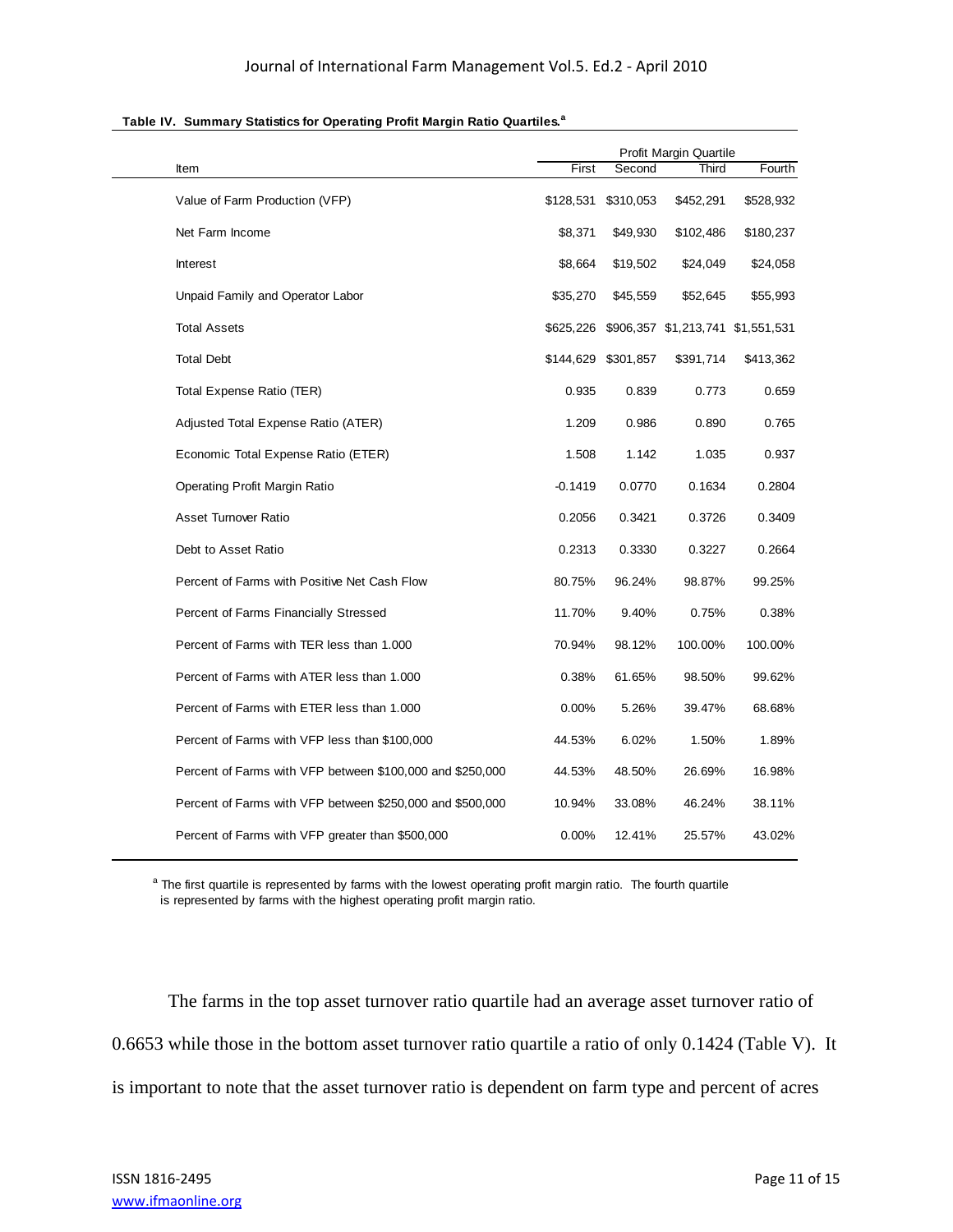owned. It is particularly important to note that farms that own a relatively high percentage of their acreage tend to have relatively lower asset turnover ratios. Farms in the bottom asset turnover quartile owned approximately 62 percent of their acreage. In contrast, the farms in the top asset turnover quartile owned approximately 11 percent of their acreage. The average profit margin for the farms in the bottom asset turnover ratio quartile was 0.0565. In contrast, the average profit margin for the farms in the top asset turnover ratio quartile was 0.1619. However, the operating profit margins for the second, third, and fourth quartiles were not significantly different. Thus, consistent with the results with respect to the operating profit margin, having a high asset turnover ratio is not essential to obtaining a high operating profit margin.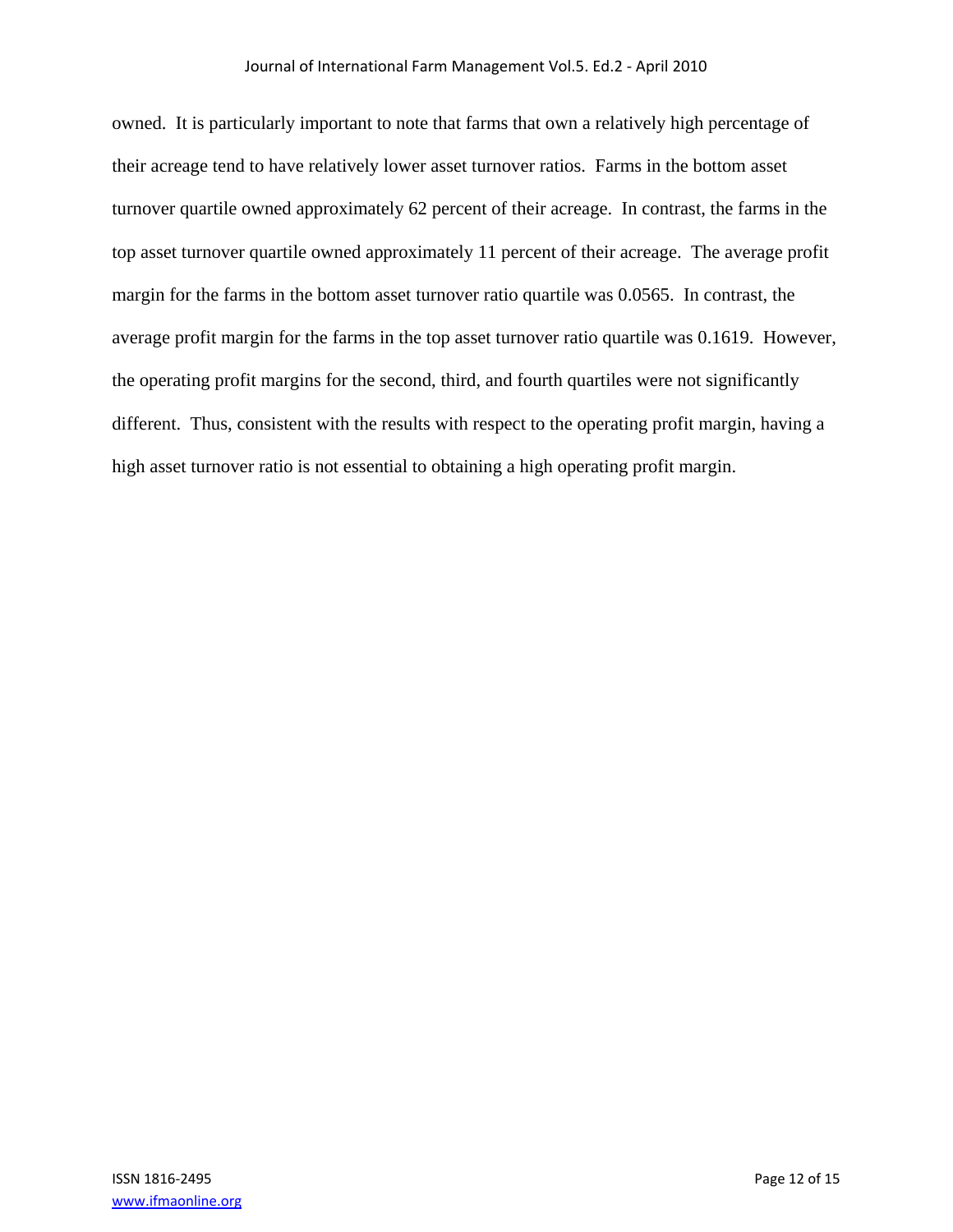|                                                           | <b>Asset Turnover Quartile</b> |                                     |           |           |
|-----------------------------------------------------------|--------------------------------|-------------------------------------|-----------|-----------|
| Item                                                      | First                          | Second                              | Third     | Fourth    |
| Value of Farm Production (VFP)                            | \$164,461                      | \$349,693                           | \$438,688 | \$466,866 |
| Net Farm Income                                           | \$34,771                       | \$91,856                            | \$107,355 | \$106,866 |
| Interest                                                  | \$10,765                       | \$20,358                            | \$23,880  | \$21,268  |
| Unpaid Family and Operator Labor                          | \$36,236                       | \$49,491                            | \$51,197  | \$52,534  |
| <b>Total Assets</b>                                       |                                | \$1,154,755 \$1,319,425 \$1,119,760 |           | \$701,710 |
| <b>Total Debt</b>                                         | \$178,865                      | \$344,449                           | \$396,410 | \$331,661 |
| Total Expense Ratio (TER)                                 | 0.789                          | 0.737                               | 0.755     | 0.771     |
| Adjusted Total Expense Ratio (ATER)                       | 1.009                          | 0.879                               | 0.872     | 0.884     |
| Economic Total Expense Ratio (ETER)                       | 1.484                          | 1.102                               | 1.004     | 0.947     |
| Operating Profit Margin Ratio                             | 0.0565                         | 0.1794                              | 0.1824    | 0.1619    |
| <b>Asset Turnover Ratio</b>                               | 0.1424                         | 0.2650                              | 0.3918    | 0.6653    |
| Debt to Asset Ratio                                       | 0.1549                         | 0.2611                              | 0.3540    | 0.4726    |
| Percent of Farms with Positive Net Cash Flow              | 87.92%                         | 93.61%                              | 96.61%    | 96.98%    |
| Percent of Farms Financially Stressed                     | 1.13%                          | 3.38%                               | 6.77%     | 10.94%    |
| Percent of Farms with TER less than 1.000                 | 81.89%                         | 94.74%                              | 96.24%    | 96.23%    |
| Percent of Farms with ATER less than 1.000                | 41.51%                         | 66.54%                              | 77.44%    | 74.72%    |
| Percent of Farms with ETER less than 1.000                | 0.38%                          | 13.16%                              | 39.85%    | 60.00%    |
| Percent of Farms with VFP less than \$100,000             | 39.62%                         | 5.26%                               | 3.76%     | 5.28%     |
| Percent of Farms with VFP between \$100,000 and \$250,000 | 42.64%                         | 43.61%                              | 27.07%    | 23.40%    |
| Percent of Farms with VFP between \$250,000 and \$500,000 | 15.85%                         | 30.83%                              | 40.60%    | 41.13%    |
| Percent of Farms with VFP greater than \$500,000          | 1.89%                          | 20.30%                              | 28.57%    | 30.18%    |

#### **Table V. Summary Statistics for Asset Turnover Ratio Quartiles.<sup>a</sup>**

<sup>a</sup> The first quartile is represented by farms with the lowest asset turnover ratio. The fourth quartile is represented by farms with the highest asset turnover ratio.

 The farms in the top profit margin ratio and top asset turnover ratio quartiles tended to be larger than those in the bottom quartiles. None of the farms with a value of farm production above \$500,000 were in the bottom profit margin ratio quartile. Approximately 2 percent of the farms in the bottom asset turnover ratio quartile had a value of farm production above \$500,000.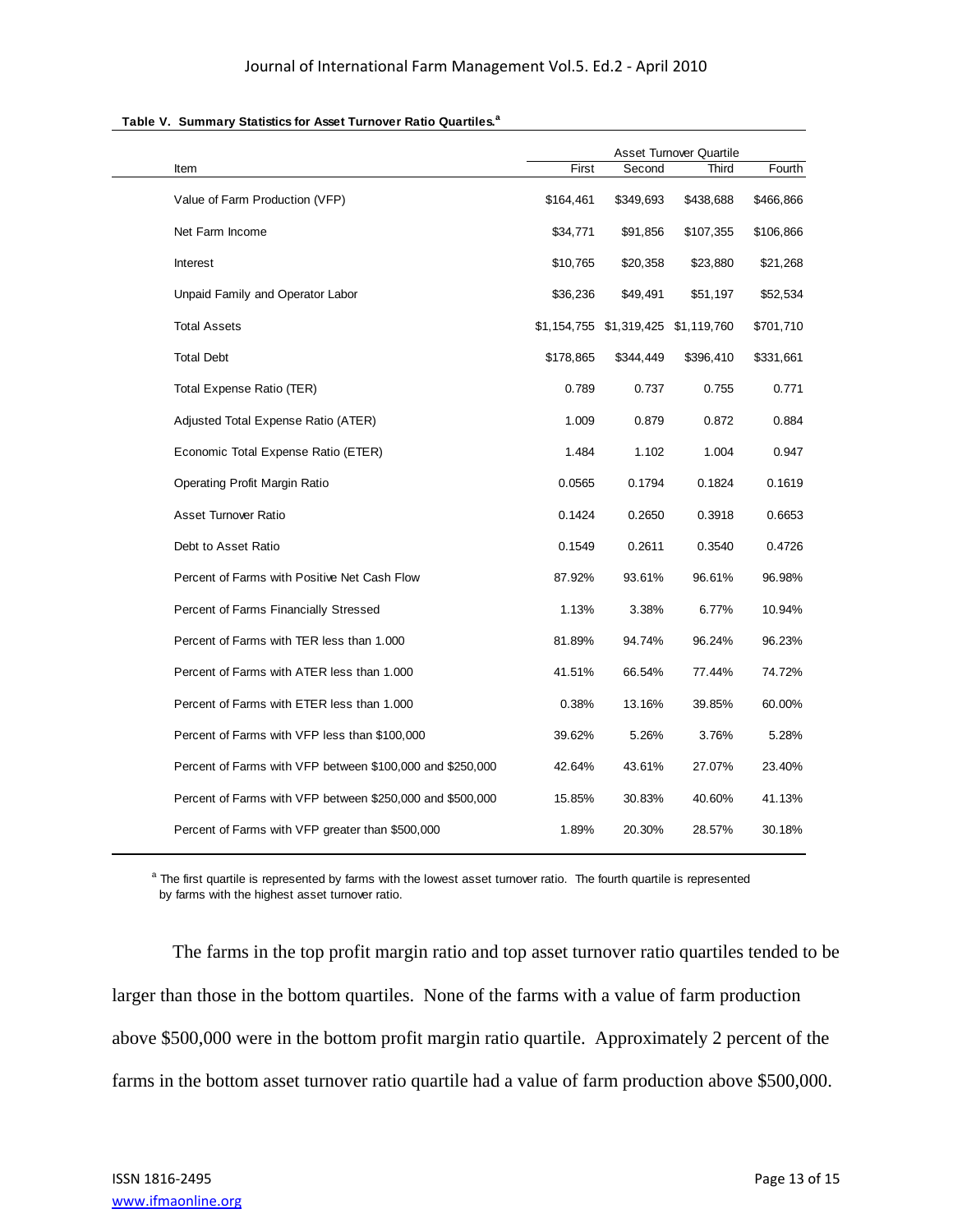### **Summary and Implications**

 This paper examined the persistence of financial performance for a sample of farms over a five-year period. Financial measures examined included the operating profit margin ratio and the asset turnover ratio.

 Results suggest that weather and other external factors made it difficult for a farm to consistently be in the top profit margin ratio or top asset turnover ratio quartiles over time. However, using five-year average data there was a substantial difference in financial performance between farms in the top and bottom quartiles. For example, farms in the top profit margin ratio quartile had an average operating profit margin ratio of 0.2804 and an average asset turnover ratio of 0.3409. In contrast, farms in the bottom profit margin ratio quartile had an average operating profit margin ratio of -0.1419 and an average asset turnover ratio of 0.2313. Farms did not necessarily need to have an above average asset turnover ratio to be in the top operating profit margin quartile. However, farms in the bottom operating profit margin ratio had below average asset turnover ratios.

 Results also stress the importance of using several years of data to benchmark financial performance and suggest that it is possible for farms to have a sustained competitive advantage. Given the wide variability of financial performance documented in this study, further examination of the characteristics of the farms in the top quartiles, including obtaining information pertaining to management styles, experience, and decision making abilities, would be a fruitful area for further research.